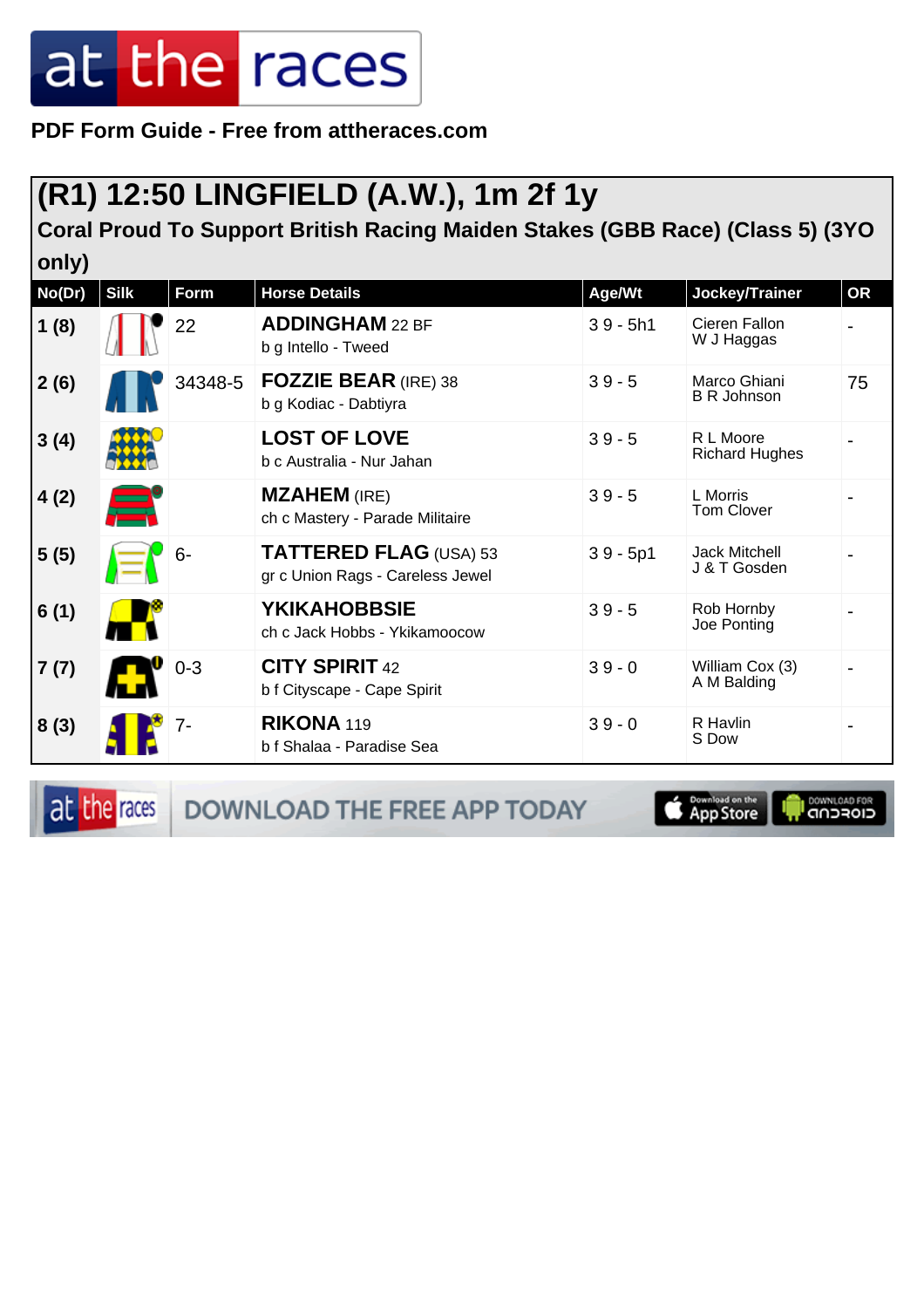**PDF Form Guide - Free from attheraces.com**

#### **(R1) 13:00 HAYDOCK, 2m 3f 203y**

**William Hill Cheltenham Non-Runner Money Back Novices' Limited Handicap Chase (GBB Race) (Class 3) (5YO plus)**

| <b>No</b>      | <b>Silk</b> | <b>Form</b> | <b>Horse Details</b>                                                 | Age/Wt     | Jockey/Trainer                           | <b>OR</b> |
|----------------|-------------|-------------|----------------------------------------------------------------------|------------|------------------------------------------|-----------|
| 1              |             | 11PP-       | <b>ADRIMEL</b> (FR) 63 C<br>b g Tirwanako - Irise De Gene            | 7 11 - 8bt | Stan Sheppard<br>Tom Lacey               | 139       |
| $\overline{2}$ |             | 242/134     | <b>SHAMAN DU BERLAIS (FR) 28 BF</b><br>b g Saint Des Saints - Shinca | $910 - 11$ | <b>Richard Patrick</b><br>Miss Kerry Lee | 128       |
| $\mathbf{3}$   |             | 24-6241     | <b>KEEP ROLLING (IRE) 21 D</b><br>ch g Mahler - Kayles Castle        | $910 - 6t$ | T J O'Brien<br>P J Hobbs                 | 123       |

at the races DOWNLOAD THE FREE APP TODAY **App Store I DOWNLOAD FOR**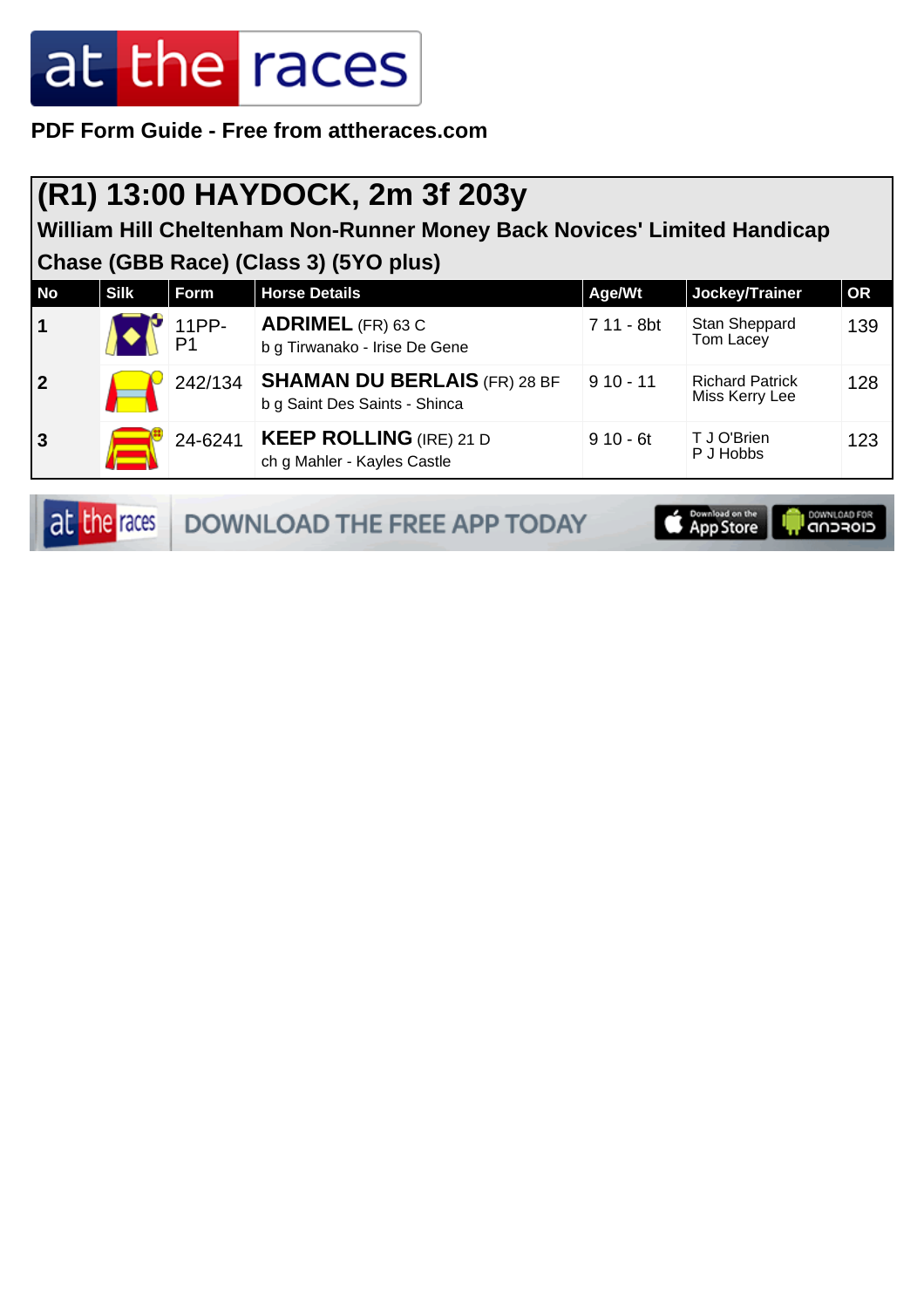**PDF Form Guide - Free from attheraces.com**

| (R1) 13:15 ASCOT, 2m 3f 58y<br>Join Kim Bailey Racing Novices' Hurdle (GBB Race) (Class 2) (5YO plus) |             |                |                                                                            |            |                                      |           |  |
|-------------------------------------------------------------------------------------------------------|-------------|----------------|----------------------------------------------------------------------------|------------|--------------------------------------|-----------|--|
| <b>No</b>                                                                                             | <b>Silk</b> | Form           | <b>Horse Details</b>                                                       | Age/Wt     | Jockey/Trainer                       | <b>OR</b> |  |
| 1                                                                                                     |             | P3121          | <b>HECOULDBETHEONE</b> (IRE) 19<br>b g Shirocco - Shecouldbetheone         | $511 - 8$  | N F Houlihan<br>G L Moore            | 122       |  |
| $\overline{2}$                                                                                        |             |                | 5-1D214 <b>UNANSWERED PRAYERS</b> (IRE) 21<br>b g Ocovango - Fitanga Speed | $611 - 8$  | Tom Cannon<br>C Gordon               | 126       |  |
| $\mathbf{3}$                                                                                          |             | 5P-P121        | <b>BALLYBLACK</b> (IRE) 17<br>b g Shirocco - Papion Lady                   | $611 - 5$  | <b>Rex Dingle</b><br>J Scott         | 123       |  |
| 4                                                                                                     |             | $11 - 1$       | <b>SKYTASTIC</b> (FR) 22 D<br>b g Way Of Light - Verzasca                  | $611 - 5$  | <b>Charlie Deutsch</b><br>Sam Thomas |           |  |
| 5                                                                                                     |             | 817            | <b>HOLERDAY RIDGE</b> (IRE) 216<br>b g Mahler - Deep Lilly                 | $711 - 0t$ | Harry Bannister<br>Claire Hitch      |           |  |
| 6                                                                                                     |             | $\overline{2}$ | <b>JEFFERY'S CROSS (IRE) 90</b><br>b g Flemensfirth - Gleaming Spire       | $611 - 0$  | Lorcan Williams<br>D Skelton         |           |  |
| $\overline{7}$                                                                                        |             | 11-1714        | <b>KAP AUTEUIL</b> (FR) 35 D<br>b g Kapgarde - Turboka                     | $711 - 0$  | James Bowen<br><b>T</b> Lawes        | 127       |  |
| 8                                                                                                     | E           |                | <b>MOURIYANI (USA)</b><br>b g City Zip - Mouraniya                         | $611 - 0$  | Paul O'Brien<br>Tom Ward             |           |  |
| 9                                                                                                     |             | 5402           | <b>SCARFACE</b> (IRE) 32<br>b g Milan - Consider Her Lucky                 | $511 - 0$  | <b>Brendan Powell</b><br>C L Tizzard |           |  |

at the races

DOWNLOAD THE FREE APP TODAY